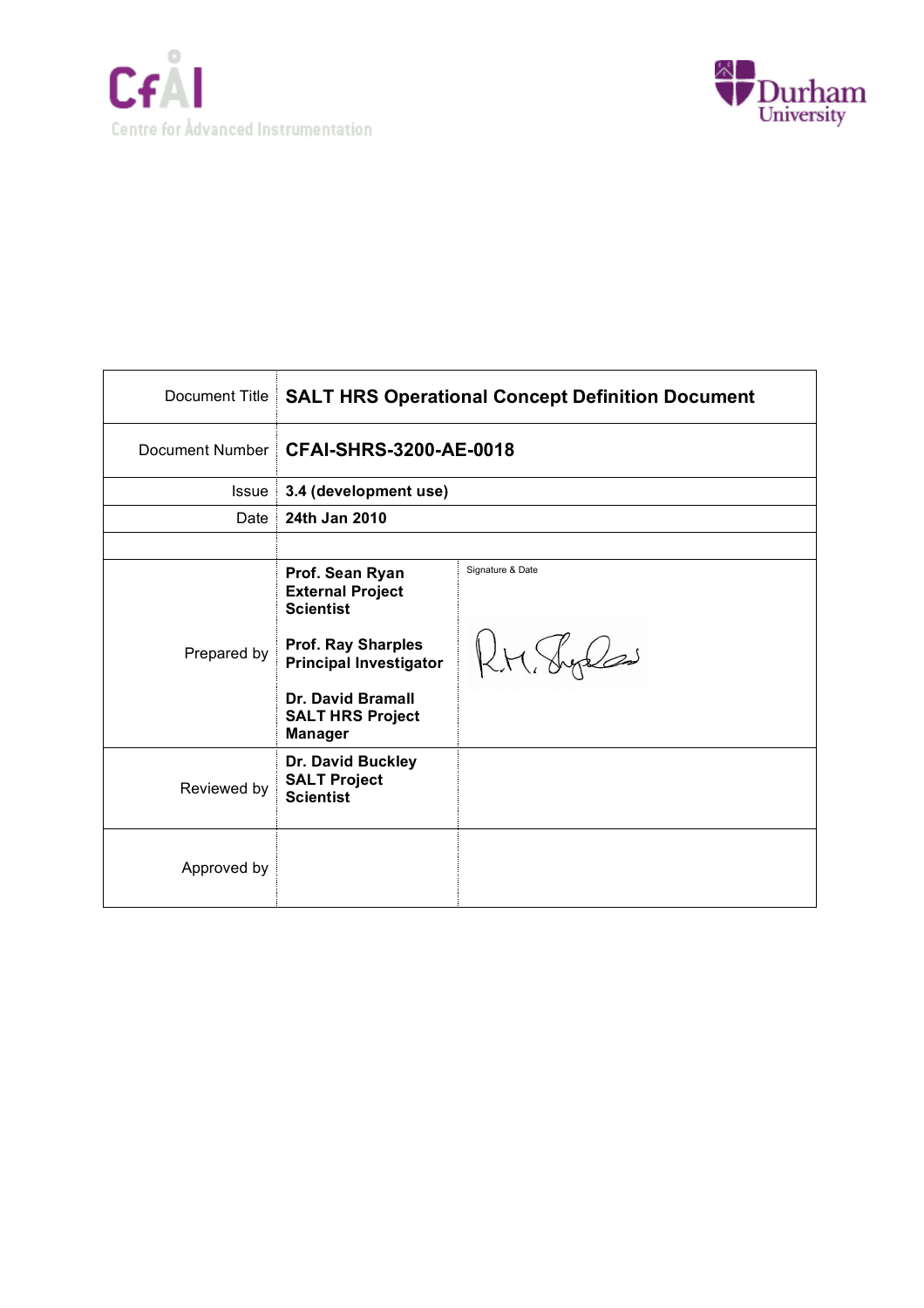## **Change Record**

| <b>Issue</b> | <b>Date</b> | <b>Section(s) Affected</b> | <b>Description of Change/Change Request</b><br><b>Reference/Remarks</b> |
|--------------|-------------|----------------------------|-------------------------------------------------------------------------|
| 3.0          | 16/03/08    | Not Applicable             | Suggested table of contents                                             |
| 3.1          | 24/04/08    | Section 3                  | Updated section on exposure metres                                      |
| 3.2          | 09/10/09    | All                        | Removed low speed shutters and added jodine<br>cell content             |
| 3.3          | 01/12/09    | All                        | Updated observation scenarios for high stability<br>mode                |
| 3.4          | 24/01/10    | All                        | Final check for submission to SALT                                      |

## **Applicable Documents**

| Reference | <b>Document Title</b>                               | <b>Document Number</b> |
|-----------|-----------------------------------------------------|------------------------|
| A.D. 1.   | <b>Functional Performance Requirements Document</b> | 3200 AE 0015           |
| A.D. 2.   |                                                     |                        |

In case of any conflict between this document and the Applicable Documents, the information contained in this document shall take precedence.

### **Reference Documents**

| <b>Reference</b> | <b>Document Title</b>                                                                                        | <b>Document Number</b>     |
|------------------|--------------------------------------------------------------------------------------------------------------|----------------------------|
| R.D. 1.          | CELESTIA Draft Preliminary<br>Design Document<br>(2001)                                                      |                            |
| R.D. 2.          | The Design and Performance of High Resolution<br>Spectrographs in Astronomy, S. Barnes, PhD Thesis<br>(2004) |                            |
| R.D. 3.          | Instrument Control Dossier for Fibre Instrument Feed<br>$(FIF)$ , August 2003                                | 3400 AS 0015               |
| R.D. 4.          | The Optical Design of the Southern African Large<br>Telescope High Resolution Spectrograph                   | Proc. SPIE 7014, 18 (2008) |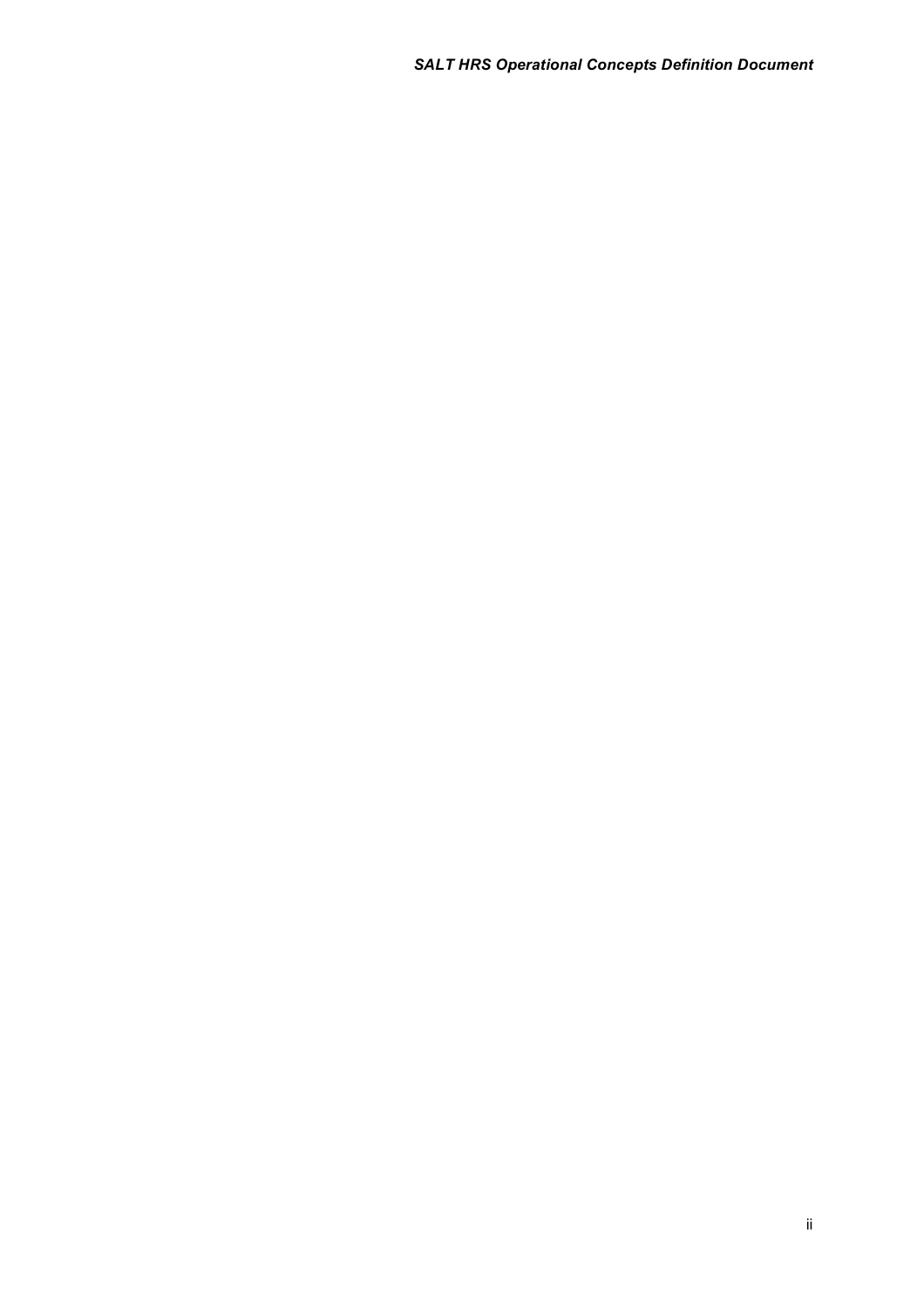## **Acronyms and Abbreviations**

| AD              | Applicable Document                                      |
|-----------------|----------------------------------------------------------|
| CfAI            | Centre for Advanced Instrumentation of Durham University |
| <b>SALT</b>     | Southern African Large Telescope                         |
| <b>SALT HRS</b> | <b>SALT High-Resolution Spectrograph</b>                 |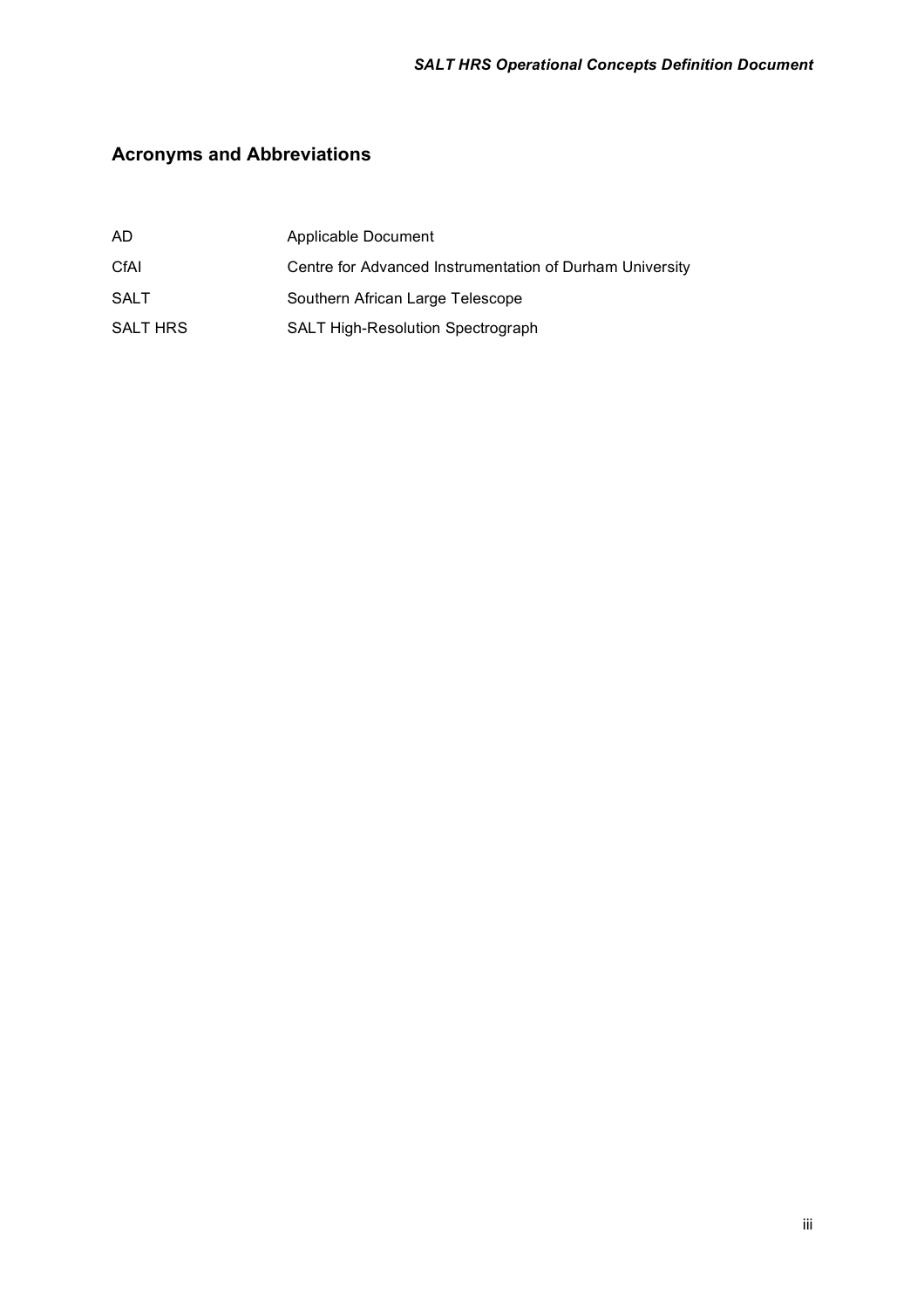## **Table of Contents**

| 3     |  |
|-------|--|
| 4     |  |
| 4.1   |  |
| 4.2   |  |
| 4.3   |  |
| 4.4   |  |
| 4.4.1 |  |
| 4.4.2 |  |
| 4.4.3 |  |
| 5     |  |
| 5.1   |  |
| 5.2   |  |
| 6     |  |
| 6.1   |  |
| 6.2   |  |
|       |  |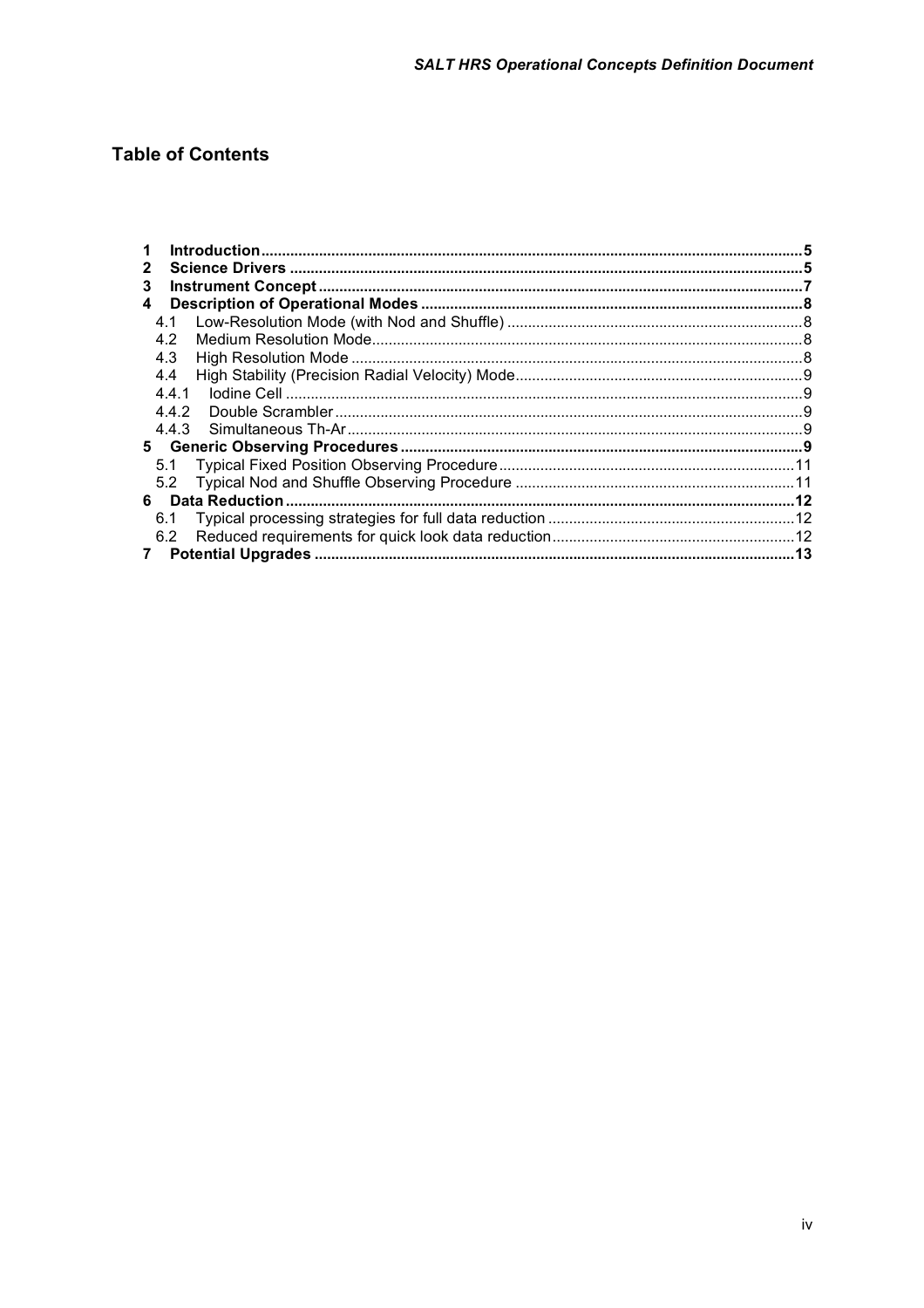## **1 Introduction**

This OCDD is intended to capture the science requirements for high-resolution echelle spectroscopy using SALT HRS and serves to illustrate how the instrument will be operated in order to fulfill its required scientific function. It describes the basic instrument concept, discusses example science cases behind some of the major design choices and informs the trade-offs to be made in the residual design work (being done by CfAI). More specific descriptions of the functional requirements and capabilities of the instrument are found in the Functional and Performance Requirements document.

## **2 Science Drivers**

SALT HRS will deliver stable, high-resolution (R  $\leq$  65000) spectra over a wide wavelength band (Δλ ~ 500 nm) for a single object and a sky sample. It is not intended that SALT HRS have a multi object capability, either at first light or via an upgrade path. It is therefore principally suited to science that requires essentially complete optical spectra at high resolution, of targets with a low density on the sky. Targets with a low density, or for which complete optical coverage is needed, are ones for which multiplexed spectrographs on other telescopes offer no competitive advantage, and for which the large aperture, high stability and wide wavelength coverage of SALT HRS offer distinct advantages.

The SALT HRS science case was developed through community consultation when the instrument was undergoing its early design phases. A number of scientific applications were identified<sup>1</sup> which informed later design stages. Four (non-exhaustive) categories of science and the constraints they place on the design and operation of the spectrograph are set out below.

#### *Stellar radial velocity measurements*

Radial velocity measurements vary greatly in the accuracy which they require. While errors as large as several km s<sup>-1</sup> (or even larger) are often tolerable for the studies of the motions of kinematically "hot" stellar populations or high-amplitude spectroscopic binary stars, studies of kinematically "cooler" populations or lower amplitude binaries have routinely achieved  $\sim$ 1 km s<sup>-1</sup> accuracy. It goes without saying that SALT HRS will provide data for kinematic and dynamical studies of faint stellar populations in the Galaxy (e.g. in the outer halo where accreted substructures are expected to be best preserved) and some Local Group targets. However, precision radial velocities measured using high stability spectrographs, in some cases with iodine cells to help, are approaching 0.5 m s<sup>-1</sup> accuracy in the search for ever-lower mass planets around other stars. In fact, many stellar studies could also have benefitted from better than 1 km s<sup>-1</sup> accuracy in order to detect binaries with low inclination or very long orbital periods, for which  $dV_{rad}/dt$  is very low; 1 km s<sup>-1</sup> is more a reflection of what was relatively readily achievable at echelle resolutions without high stability instruments or iodine cells.

<sup>1&</sup>lt;br><sup>1</sup> The early aspirations of the community are recorded, for example, in the Draft Preliminary Design Document for CELESTIA (October 2001), Appendix A.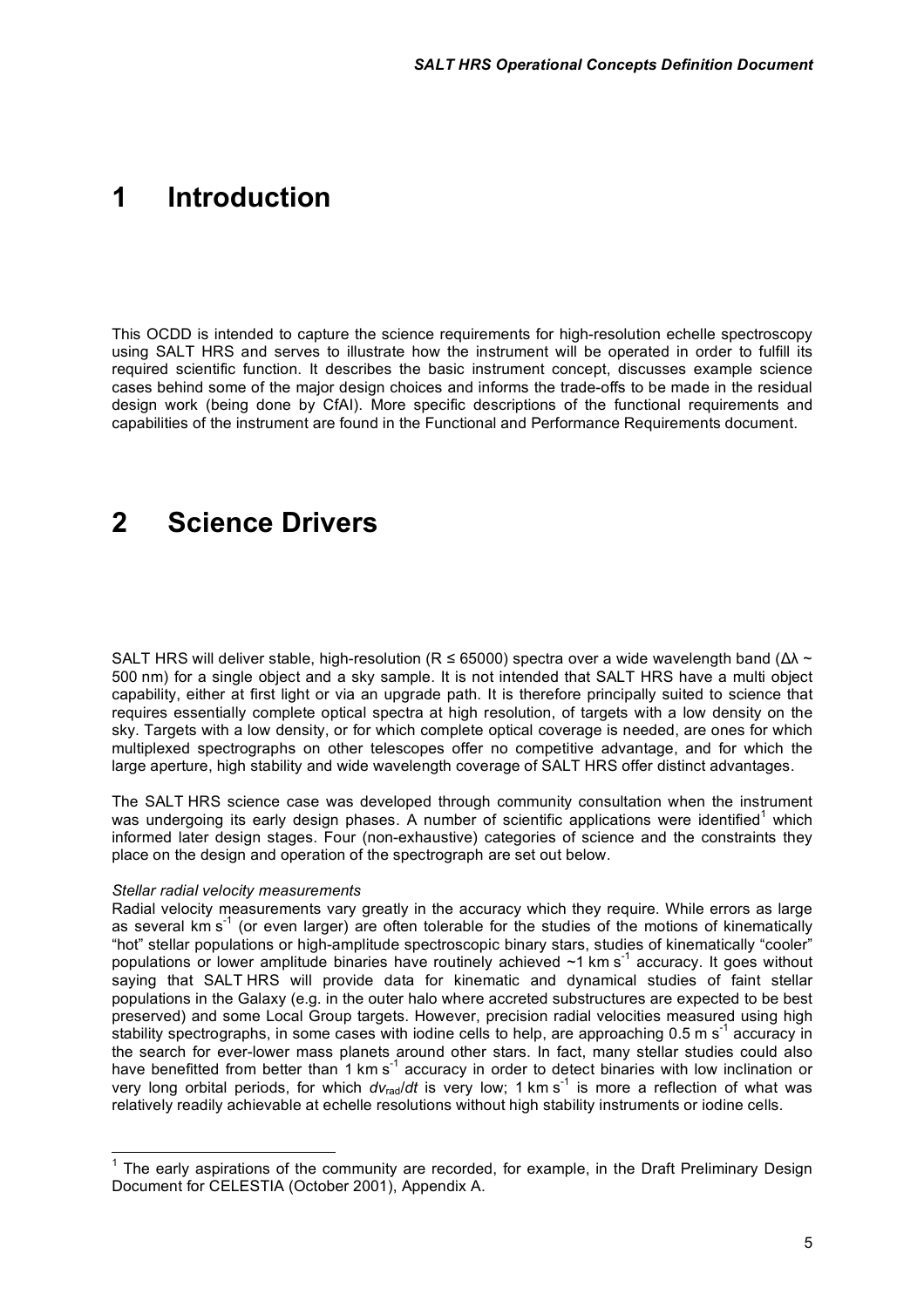SALT HRS will be installed in a vacuum tank to avoid variations in the refractive index of air with pressure or temperature which is one of the major limitations on accuracy at the sub-km s<sup>-1</sup> level. The fibre-fed HARPS<sup>2</sup>, an evacuated spectrograph on the ESO 3.6 m telescope, regularly attains 1 m s<sup>-1</sup> accuracy (at  $R = 115000$ ) without an iodine cell. Similar accuracy was to be achieved by the PRVS<sup>3</sup> (Gemini) instrument, which has now been cancelled as a result of funding uncertainties. With HARPS and potentially other instruments (e.g HIRES<sup>4</sup>) now routinely achieving a few m s<sup>-1</sup> accuracy or better on planet search programmes, it is clear that SALT HRS will have to achieve comparable precision to be competitive in planet detection.

With PRVS now cancelled, it is perhaps worth noting a novel feature of that spectrograph, which is to target near-IR wavebands (1.0-1.75 microns). This is to facilitate measurements of M-dwarfs, i.e. subsolar-mass, stars, for which the reflex velocity variation of the star is greater for a given planetary mass. The aim is thus to detect lower-mass, more earth-like planets. While SALT HRS is, in contrast, to operate at optical wavelengths, the cancellation of PRVS may increase the scientific gains to be had from maintaining good far-red performance in SALT HRS.

#### *Stellar atmosphere analysis*

Stellar atmosphere analyses cover a wide range of scientific goals, one class of which is the photospheres, chromospheres and coronae of late-type active stars, pulsating stars, stars with winds, and interacting binaries. Such studies often require the acquisition of data at high resolution of widelyseparated spectral features, which is precisely the capability of cross-dispersed echelle spectrographs with simultaneous wide spectral coverage. Simultaneity at widely separated wavelengths is not only more efficient of observing time but can be crucial in the case of variable phenomena related to outbursts or orbital phase, and precludes the use of conventional spectrographs. This provides requirements for coverage extending shortward to the important chromospheric diagnostics, the Ca II 393 and 396 nm lines, as well as Balmer series lines. Doppler tomography and eclipse mapping are two examples of the unique outputs achievable from observations of this nature.

#### *Chemical compositions of stars*

Most spectra used for detailed abundance analyses of individual stars are obtained at high S/N (30- 200) and in such cases they are usually photon-noise limited. For a given number of photons per nanometer, abundance studies generally benefit more from high spectral resolution than from high S/N in the continuum<sup>5</sup>. For this reason, high spectral resolution is usually advantageous, and this reflects the drive for high resolving-power figures  $-$ - $R$  up to  $\sim$  60000  $-$ - rather than lower figures R ~ 25000<sup>6</sup>. The highest resolving powers are not merely beneficial but are essential for dealing with blended spectral features. For elements which present only a few spectral lines, it may be unavoidable to work with partially blended features in which case high resolving power is essential. Examples include the lines of minor-fraction isotopes (e,g,  ${}^{6}$ Li) and important trace species (e.g. the neutron-capture elements, especially the radioactive nuclides Th and U). Regrettably, going to higher resolving powers usually requires a reduction in throughput, and hence the number of delivered photons per nanometre is not fixed. Not all stellar atmosphere analysis work requires or benefits from the highest resolutions; in particular work involving intrinsically broad lines such as those in rotating O and B stars. Chemical composition studies of the type set out here contribute to fields including the study of the stellar populations and chemical evolution of the Galaxy and nearby Local Group members (of which the SMC and LMC will be important SALT HRS targets). The Galactic population

 <sup>2</sup> High Accuracy Radial Velocity Planet Searcher

<sup>&</sup>lt;sup>3</sup> Precise Radial Velocity Spectrometer

<sup>4</sup> Johnson, J. A., Marcy, G. W., Fischer, D. A. et al. 2008, ApJ, 675, 784

 $5$  This comes about for two reasons: (1) at lower resolving powers, the spectral lines become more blended with the continuum which is a source of noise but not signal, and hence the spectrum requires disproportionately more photons in order to distinguish a line's equivalent width to a given accuracy; (2) in crowded spectral regions, disproportionately more photons are needed to disentangle blended spectral features to a given accuracy than to measure the features when better resolved.

<sup>6</sup> Multiobject spectrographs often do operate at the lower end of this range of resolving powers, for two reasons: (1) one cost of multiplexing is that only short spectral ranges of a few tens of nanometres can be recorded per star, and this wavelength range is usually greater if *R* is smaller; (2) multiobject spectrographs are designed for projects with high densities of targets, often studied in more of a survey mode in which less detailed abundance measurements suffice, such as the measurement of an overall metallicity rather than detailed composition.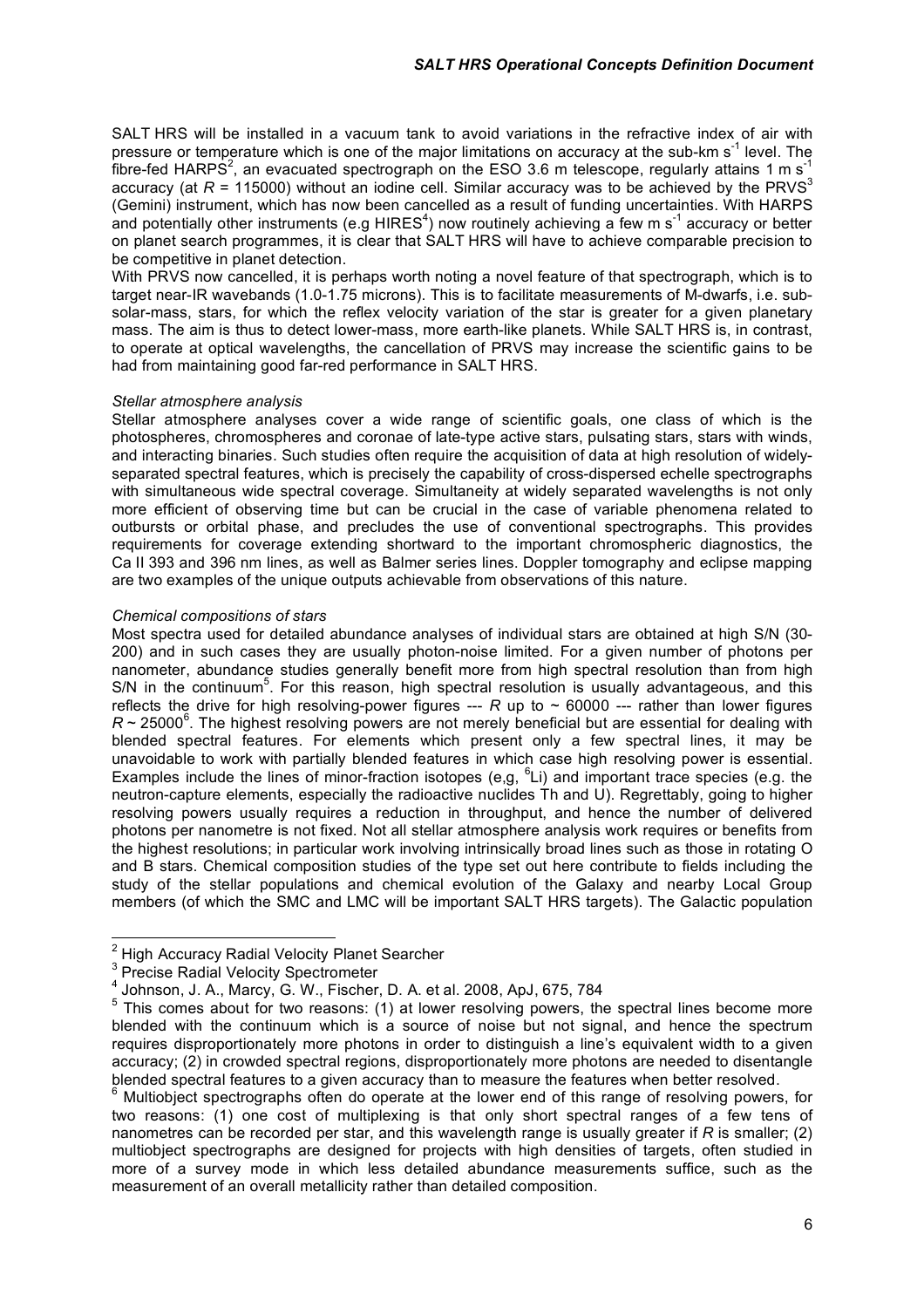studies RAVE<sup>7</sup> (underway on the UK Schmidt telescope) and Gaia (data release after 2015) are based around the Ca IR triplet at 870 nm, as are many other population studies involving late-type giants. It is important to cover this region with SALT HRS since it is well characterised and has shown its value in other studies as one of the few red spectral regions with high data content for population studies.

#### *Interstellar and intergalactic absorption*

The low temperature of interstellar gas seen in absorption against background sources (stars and quasars) means that resolving powers of up to one million can be valuable, and clearly SALT HRS will not compete with work having those requirements. Nevertheless, it will be one of the largest telescopes capable of simultaneously recording widely separated absorption lines and diffuse interstellar bands at moderate resolving power ( $\bar{R} \sim 60000$ ), and hence should make an important contribution to the study of Galactic, Local Group and high-redshift absorbers, particularly for faint sources which have been out of the reach of more modest telescopes. It is anticipated that studies of interstellar chemistry at high redshift will grow rapidly over the next decade.

### *Design drivers*

High priorities identified for SALT HRS science include:

- 1. A short wavelength limit, and competitive performance, down to 380 nm, i.e. shortward of the Ca II 393, 396 nm lines.
- 2. A long wavelength limit that is longward of the Ca IR triplet at 870 nm.
- 3. Resolving power in the 15000-65000 range, provided it delivers the wide wavelength coverage described above, preferably simultaneously.
- 4. Wavelength stability commensurate with achieving a few m s<sup>-1</sup> accuracy in velocities, to be competitive with HARPS and similar spectrographs.

## **3 Instrument Concept**

SALT HRS is a high dispersion echelle spectrograph which will be located in the spectrograph room below the SALT telescope and fed by optical fibres from the telescope prime focus. The whole spectrograph is housed inside a vacuum tank in a temperature controlled enclosure for maximum stability. Four pairs of fibre are available to provide a range of spectral resolutions via the selected use of image slicers; each pair of fibres provides simultaneous object and adjacent sky spectra. In the lowest resolution mode without image slicers a non-and-shuffle mode is available to improve skysubtraction accuracy. The fibres are positioned in the telescope focal plane using the Fibre Instrument Feed (RD3) and selected inside the spectrograph using a moveable mask. The spectrograph is a dual-beam white pupil design which uses volume phase holographic gratings for efficient cross dispersion. The red and blue channels have independent shutters and CCD detectors mounted on a motorised focus drive. A module within the telescope spherical aberration corrector (SAC) provides uniform focal plane illumination by thorium-argon and smooth-spectrum sources for calibration. This module duplicates the far-field illumination pattern for arbitrary telescope exposure tracks. In addition to the on-telescope calibrations, the spectrograph can be fed by a laboratory ThAr source for long term monitoring of internal drifts. A detailed description of the SALT HRS design can be found in RD4.

<sup>&</sup>lt;u>nd</u><br>The Velocity Experiment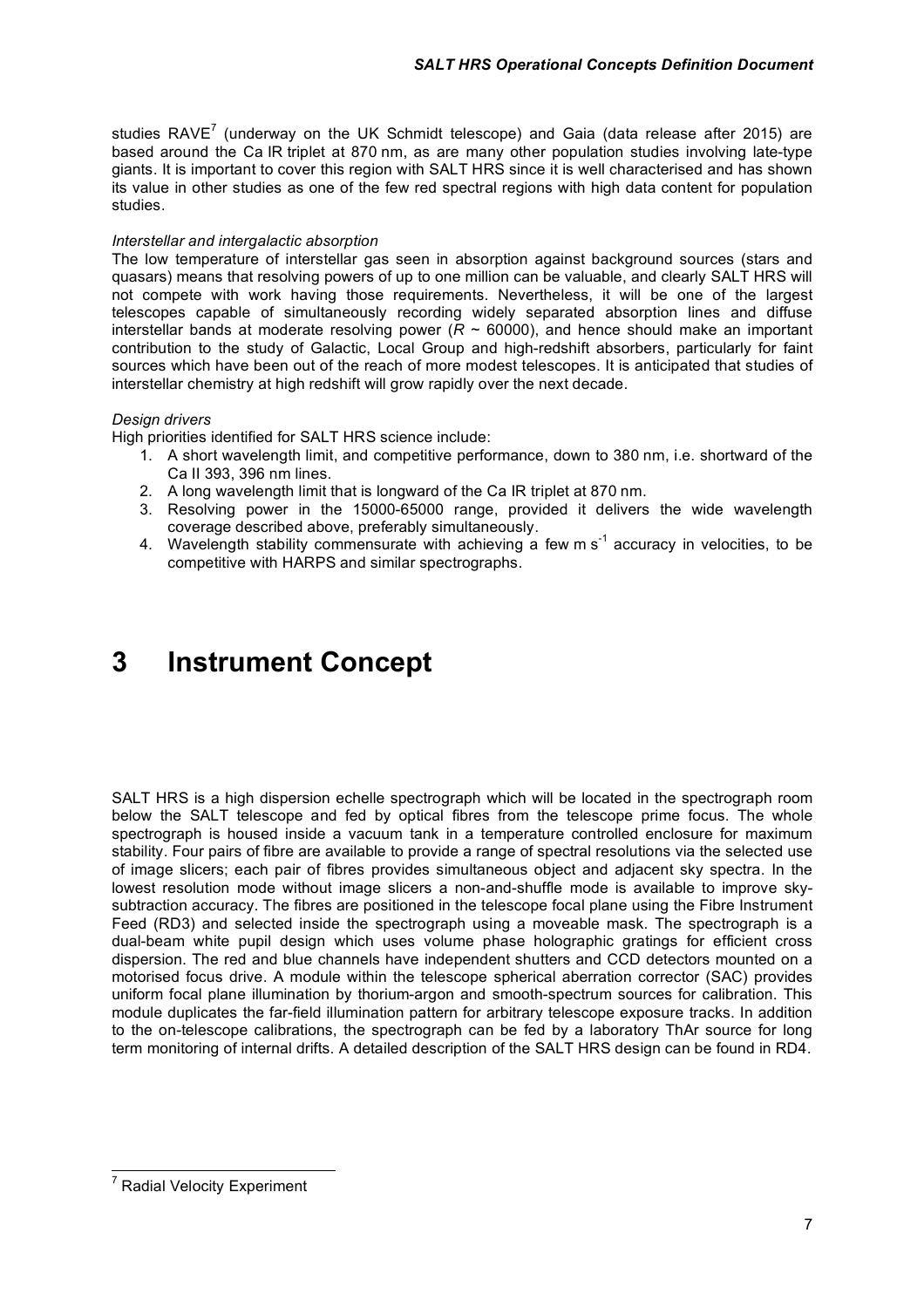## **4 Description of Operational Modes**

The baseline requirement specifies three resolving powers: *R* = 16000, 37000 and 65000. In addition a high-stability mode has been added which will have R=65000 but will incorporate additional optical elements to improve long-term spectral stability. The standard observing mode will use a fixed telescope pointing, but the  $R = 16000$  configuration will in addition operate with a nod and shuffle mode for improved sky subtraction. The uses are described below.

## **4.1 Low-Resolution Mode (with Nod and Shuffle)**

The lowest resolving-power mode is low even in comparison to other echelle configurations on large telescopes, with *R* = 25000 often adopted (perhaps somewhat arbitrarily) as the minimum desirable in a general-purpose facility. SALT HRS has three resolving modes, so the R = 16000 configuration should not be seen as a general-purpose mode, but rather as a specialist mode. This configuration offers the same fibre input diameter as the *R* = 37000 mode but with two beneficial differences: 1.4× higher throughput<sup>8</sup>, and the opportunity to use nod-and shuffle for improved sky subtraction. In nodand-shuffle mode, a long exposure time is subdivided into nod sessions. At the end of the first nod session, the telescope is moved (nodded) to place the light from the star down what was the sky fibre of the previous session. While the telescope is nodding, the charge on the CCD is moved (shuffled) so that the charge that accumulated where previously the starlight fell now lies in the rows where previously the skylight fell, and where now the repositioned starlight will fall. The fibre that previously contained the star will now contain a new sky field, and will be imaged onto the CCD rows which previously contained the star charge (and which has now been shuffled to the other position). The nod-and-shuffle operation samples two different sky fields on either side of the target, for half of the total exposure time in each case. Also, the starlight falls on two different regions of the CCD and hence benefits from a SQRT(2) reduction in the impact of residual flat-field noise, but without an increase in read-noise.

This improvement in sky sampling and reduction in flat-field residuals will benefit observations of the faintest targets requiring the lowest resolving power. Examples where the lowest resolving power may be tolerable and where the improved background sampling might be beneficial include spectroscopy of diffuse interstellar bands against lines of sight to distant stars or quasars, and molecular band analyses of stars in Local Group galaxies.

### **4.2 Medium Resolution Mode**

The *R* = 37000 mode is expected to be the most commonly used SALT HRS mode. It has adequately high resolving power for much of the science discussed in Section 2, but admits a larger fibre diameter and larger throughput than the  $R = 65000$  mode. Studies of objects whose intrinsic line widths are broader than two resolution elements of the *R* = 65000 mode, such as rotating stars (e.g. most O and B stars), stars in which the Balmer line strength measurements are the principal aims, and studies of molecular bands at medium resolution are likely to benefit from the resolving power vs throughput tradeoff available in this mode.

## **4.3 High Resolution Mode**

The  $R = 65000$  mode is likely to be selected only by those projects for which the lower throughput compared to the  $R = 37000$  mode (64% of the value<sup>9</sup> for that setting) is more than offset by the greater resolving power. One such category of observations will be studies of line profiles in, for example, investigations of stellar atmosphere dynamics, the measurement of isotope ratios, or the study of absorbing structures in the interstellar or intergalactic medium at the highest velocity

<sup>&</sup>lt;u>essective</u><br>Baseline specification

<sup>&</sup>lt;sup>9</sup> Baseline specification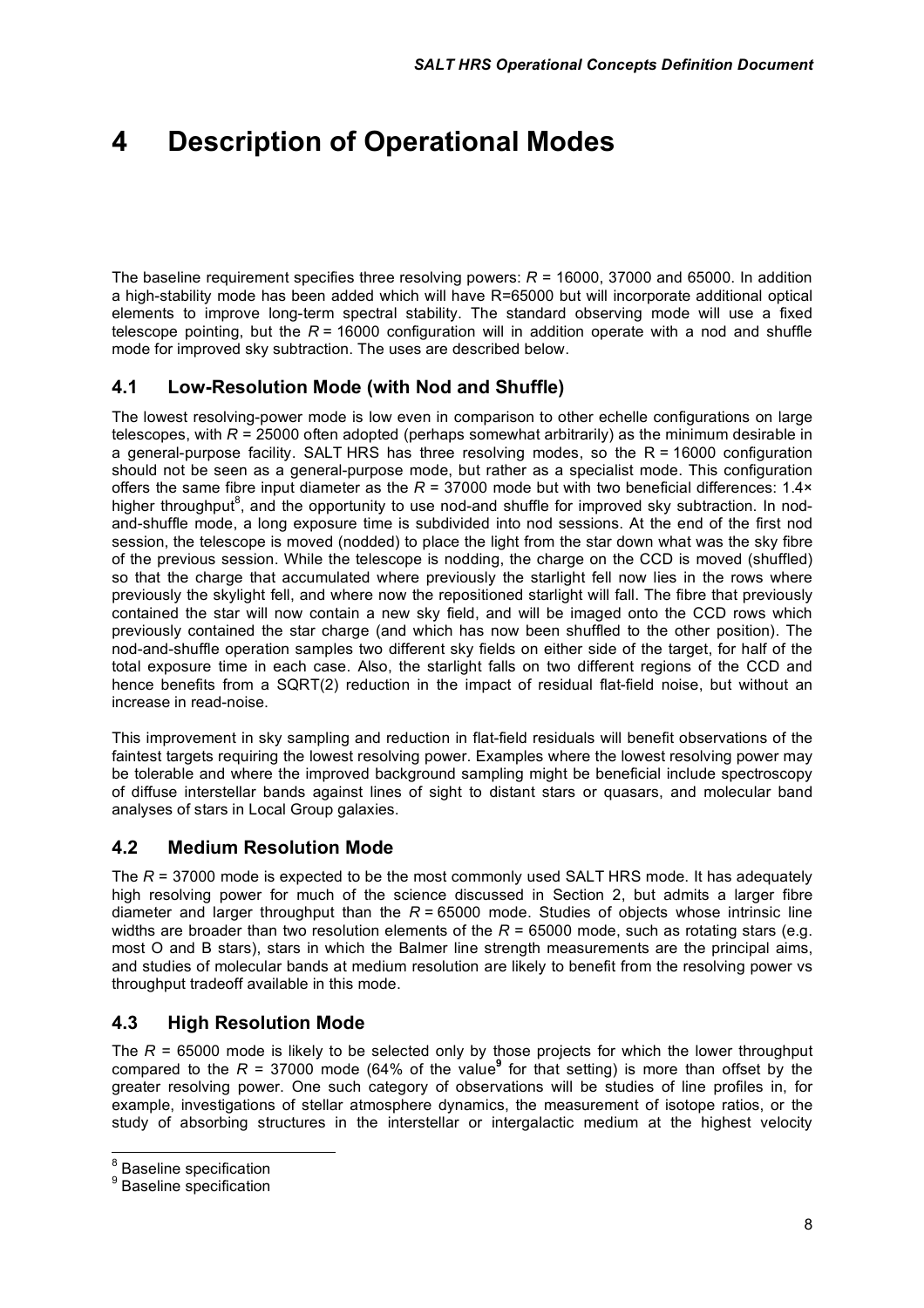resolution. This resolving power will also be preferred for spectral work in crowded spectral regions, such as in efforts to detect the weak, partially blended lines of key elements in abundance analyses. Studies which benefit from fine sampling of the stellar profiles, such as the most precise radial velocity work, will also utilise this resolving power. Recall, however, that the wavelength stability of the instrument as a whole will be much higher than in traditional non-vacuum spectrographs, and astronomers may find they can achieve adequate velocity accuracy for their needs even at *R* = 37000 because of the improved systematics compared to other spectrographs they have used.

### **4.4 High Stability (Precision Radial Velocity) Mode**

The precision radial velocity mode will be implemented at *R* = 65000, because of the importance of adequately sampling the line profiles in order to achieve sub-resolution element accuracy. (An error of 0.5 m s<sup>-1</sup> corresponds to 10<sup>-4</sup> of a resolution element!). Note that even at  $R = 65000$ , SALT HRS will be operating at only 57% of the resolving power of HARPS.

#### **4.4.1 Iodine Cell**

The iodine cell is used for obtaining a simultaneous absorption for calibration of high precision radial velocity measurements. The iodine cell requires heating. It takes about 30 (TBC) minutes for it to warm up. The temperature controller for the iodine cell is located in the main electronics rack and the temperature can be monitored via the SALT HRS MMI and included in the FITS headers. The temperature should be set to 50.0 degrees Celsius. Because the iodine cell adds many hundreds of additional spectral features to the final spectrum (in the region 480-600nm) it is not always appropriate to have the cell in the beam. The iodine cell is moved into the light path using a linear stage under HRS LabView control. The mechanism and cel are located outside of the vacuum chamber but inside the thermal enclosure.

#### **4.4.2 Double Scrambler**

The fibre double scrambler (Hunter and Ramsay, PASP 104, 1244) is implemented using a pair of identical plano-convex silica rod lenses of 8mm diameter. The radius of curvature is 5mm and the length is 17.00 mm. The distance of the lenses to each other is 111.2mm to allow for the insertion of the iodine cell. Irrespective of whether the iodine cell is in the beam, the double scramblers will be. The geometrical efficiency of the double scrambler is in the range 90-97%.

#### **4.4.3 Simultaneous Th-Ar**

As an alternative to the iodine cell, one of the fibre pair in the high stability mode may be connected to a fixed Th-Ar spectral source to obtain a simultaneous calibration spectrum in an adjacent fibre without the complication of the superimposed iodine lines. This is the method now used in HARPS and works best if a carefully selected catalogue of unblended Th-Ar lines is used (c.f. Lovis & Pepe, A&A 468, 1115 (2007)).

## **5 Generic Observing Procedures**

We identify here a list of likely steps in the daytime and night-time operation of the telescope in different modes

#### *Daytime setup and calibration*

- Verify vacuum tank pressure and temperature
- **CCD Check**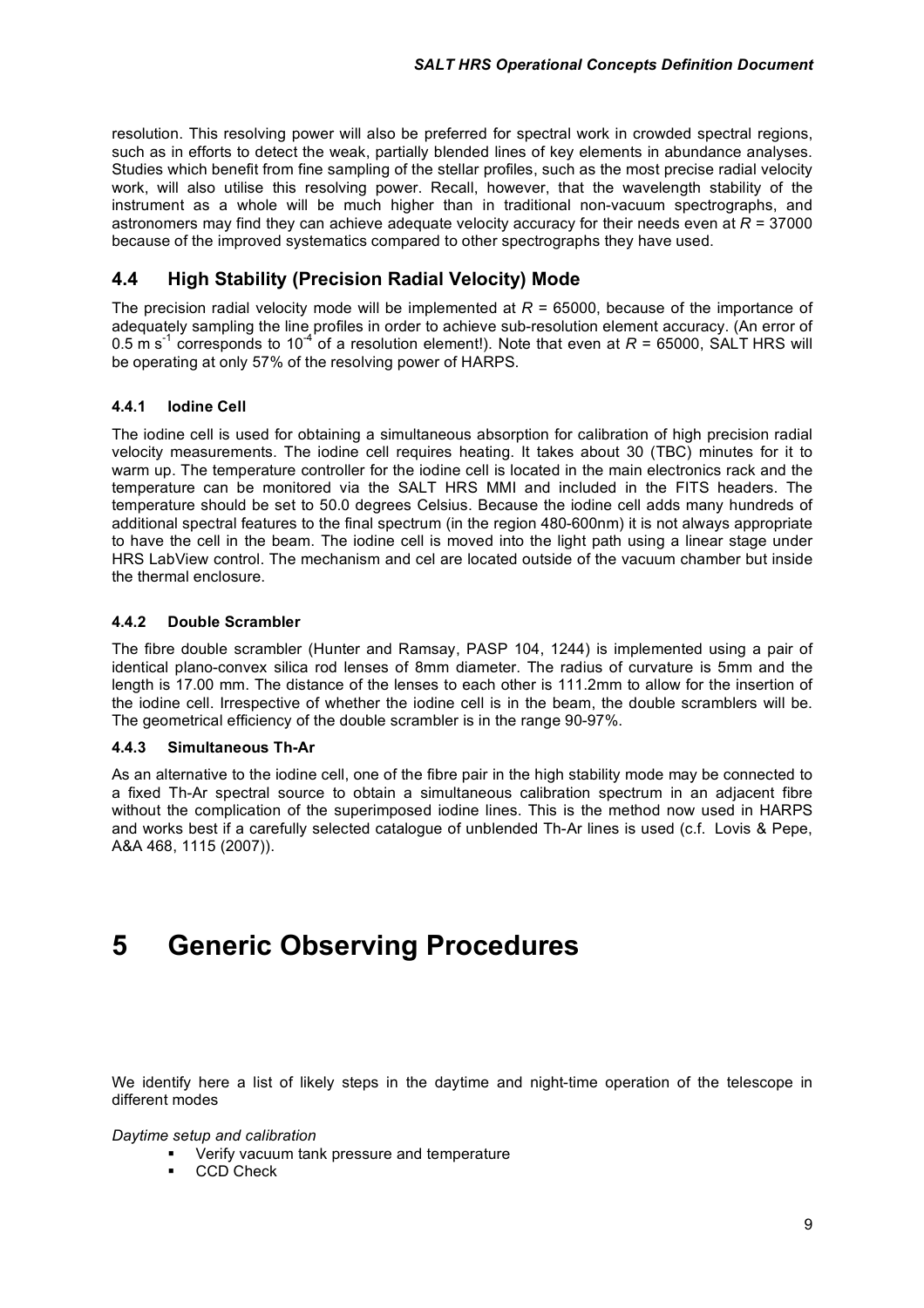- o Set up CCD with standard HRS parameters
- o Obtain 5 bias frames; *imcombine* selecting median
- $\circ$  Obtain mean count and standard deviation; verify against online instrument log
- $\circ$  If within 99% confidence limits, update instrument log; If outside 99% confidence limits, investigate
- Spectrograph setup
	- $\circ$  Configure spectrograph to a standard wavelength setting for the required resolving power mode (select appropriate fibre pair).
	- o Check encoder readings against online instrument log
	- $\circ$  If within 99% confidence limits, update instrument log; If outside 99% confidence limits, investigate
- Check spectrogram position
	- o Prepare ThAr lamp for acquiring spectrum
	- $\circ$  Obtain ThAr spectrogram with standard exposure time, including with charge shuffle if this mode to be used that night
	- o Extract three spectrum along a three standard spectral orders (edge, middle, edge)
	- o Cross-correlate spectra against online reference spectra to verify position of spectrum
	- $\circ$  If within 99% confidence limits, update instrument log. If outside 99% confidence limits, investigate
	- o Prepare Flat Field lamp for acquiring spectrum
	- $\circ$  Obtain Flat Field spectrogram with standard exposure time, including with charge shuffle if this mode to be used that night
	- o Extract standard profile across spectral orders
	- $\circ$  Cross-correlate profile against online reference spectrum to verify position of spectrum
	- $\circ$  If within 99% confidence limits, update instrument log. If outside 99% confidence limits, investigate
- Check spectrograph focus
	- o Fit extracted three standard spectral orders with peak-finding algorithm and measure mean FWHM of line profiles.
	- $\circ$  Check inferred line width against online reference. If within 99% confidence limits, update instrument log. If outside 99% confidence limits, investigate
- Check spectrogram intensity
	- o Calculate total intensity of the three standard spectral orders.<br>  $\circ$  Check intensity against online reference. If within 99% confi
	- Check intensity against online reference. If within 99% confidence limits, update
	- instrument log. If outside 99% confidence limits, investigate.
- Calibration sequence
	- o Prepare Flat Field lamp for acquiring spectrum
	- $\circ$  Obtain 5 Flat Field spectrograms with standard exposure time, including with charge shuffle if this mode to be used that night
	- o Extract standard profile across spectral orders
	- $\circ$  Cross-correlate profile against online reference spectrum to verify position of spectrum
	- $\circ$  If within 99% confidence limits, update instrument log. If outside 99% confidence limits, investigate
	- o Prepare ThAr lamp for acquiring spectrum
	- o Obtain ThAr spectrogram with standard exposure time, including with charge shuffle if this mode to be used that night
	- o Extract three spectra along three standard spectral orders (edge, middle, edge)
	- o Cross-correlate spectra against online reference spectra to verify position of spectrum
	- $\circ$  If within 99% confidence limits, update instrument log. If outside 99% confidence limits, investigate
	- o Obtain dark frame exposed for standard time (1800 s?)
	- o Calculate total intensity of dark frame.
	- o Check intensity against online reference. If within 99% confidence limits, update instrument log. If outside 99% confidence limits, investigate.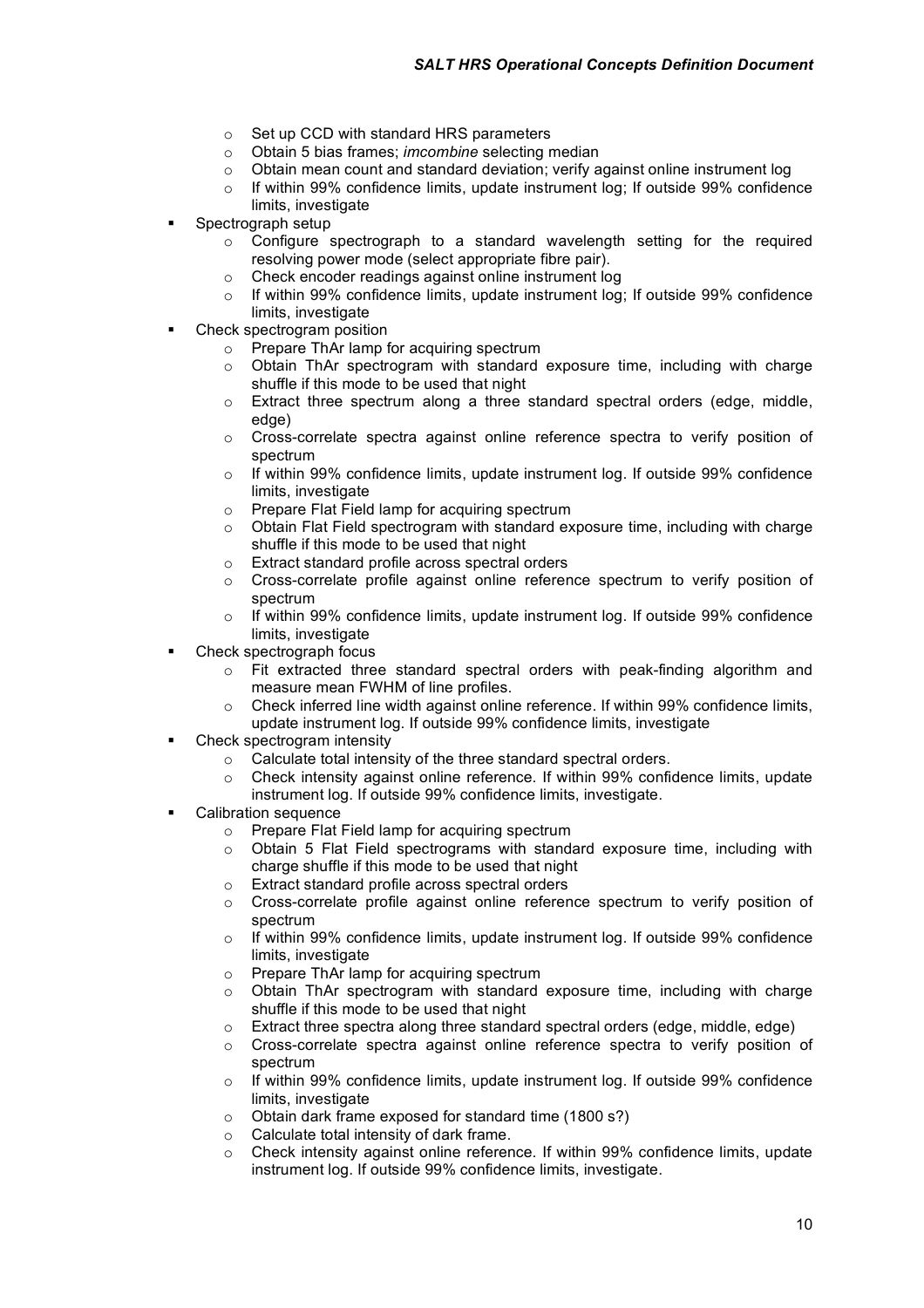o If time permits, obtain two additional dark frame images, *imcombine* all three selecting median, and check intensity against online reference. If within 99% confidence limits, update instrument log. If outside 99% confidence limits, investigate.

## **5.1 Typical Fixed Position Observing Procedure**

#### *Load and activate previously specified observe sequence*

Typical observe sequence:

- o Acquire target with telescope
- o Load telescope pointing and instrument data into header
- o Prepare ThAr lamp for acquiring spectrum
- 
- Obtain ThAr spectrogram with standard exposure time<br>○ Cross-correlate spectra against online reference spectr Cross-correlate spectra against online reference spectra to verify position of spectrum
- $\circ$  If within 99% confidence limits, update instrument log. If outside 99% confidence limits, raise exception flag
- o Calculate total intensity of ThAr frame.
- o Check intensity against online reference. If within 99% confidence limits, update instrument log. If outside 99% confidence limits, raise exception flag.
- o Prepare spectrograph for target integration
- $\circ$  Read and set target integration time and number of repeat exposures in sequence
- o Obtain spectrogram
- o Move to next step of observe sequence

#### *Upon completion of each target exposure, initiate quick-look analysis*

Typical quick look analysis

- o Apply overscan, bias, flatfield and dark correction using latest *imcombined* calibration frames
- $\circ$  Extract target and background spectra from frame, using standard solution, modified for new position of spectra based on calibration images.
- $\circ$  Divide out blaze function, using standard solution, modified for new position of spectra based on calibration images
- $\circ$  Apply wavelength calibration using standard solution, modified for new position of spectrum based on latest ThAr frame
- o Display lab-frame spectrum
- o Automatically identify image type (e.g. hot star/solar type star/cool star/H II region/PN) based on small set of library images
- $\circ$  Make first estimate of Doppler shift correction by cross correlation with small set of library images
- o Display rest-frame spectrum and adopted Doppler shift
- o Depending on whether image is one of a sequence, offer observer ability to co-add spectra for redisplay.
- o Allow observer to modify observe sequence currently being executed, based on results to date.

### **5.2 Typical Nod and Shuffle Observing Procedure**

*Load and activate previously specified observe sequence*

Typical observe sequence:

- o Acquire target with telescope
- o Load telescope pointing and instrument data into header
- o Prepare ThAr lamp for acquiring spectrum
- $\circ$  Obtain ThAr spectrogram with standard exposure time for nod-and-shuffle ThAr, and performing charge shuffle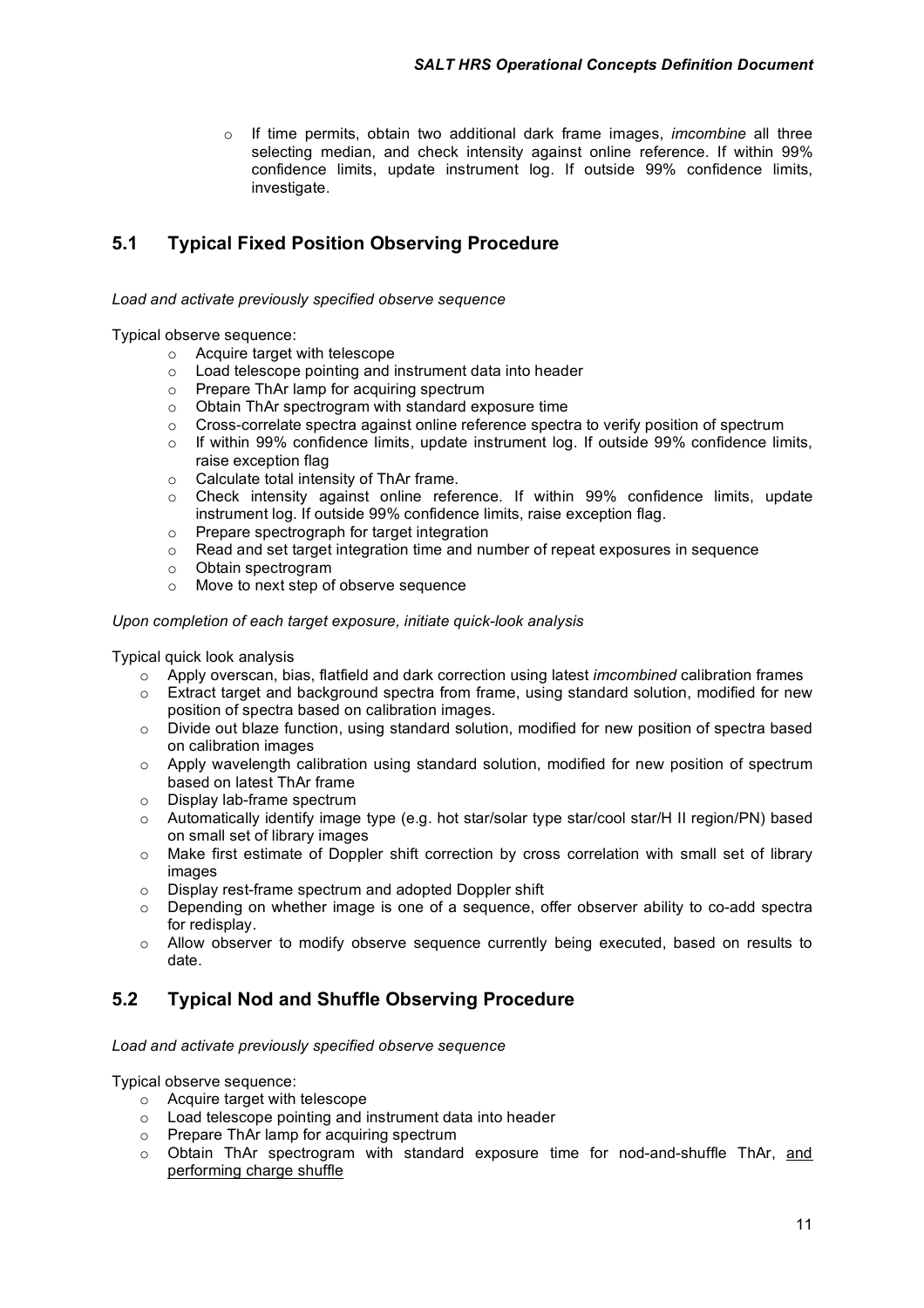- $\circ$  Cross-correlate spectra against online reference spectra to verify position of spectrum
- $\circ$  If within 99% confidence limits, update instrument log. If outside 99% confidence limits, raise exception flag
- o Calculate total intensity of ThAr frame.
- $\circ$  Check intensity against online reference. If within 99% confidence limits, update instrument log. If outside 99% confidence limits, raise exception flag.
- Prepare spectrograph for target integration<br>○ Read and set target integration time. numh
- Read and set target integration time, number of repeat exposures in sequence, and nod-andshuffle session length
- o Begin integration spectrogram; after nod session length, mask fibre output (using fast shutter), nod telescope (5 seconds) and shuffle charge (0.15 seconds), then unmask fibre output; begin second nod session; continue nod-and-shuffle sequence until complete
- o Move to next step of observe sequence

#### *Upon completion of each target exposure, initiate quick-look analysis*

Typical quick look analysis

- o Apply overscan, bias, flatfield and dark correction using latest *imcombined* calibration frames
- o Extract target and background spectra from frame, using standard solution for nod-andshuffle mode, modified for new position of spectra based on calibration images.
- o Divide out blaze function, using standard solution for nod-and-shuffle mode, modified for new position of spectra based on calibration images
- $\circ$  Apply wavelength calibration using standard solution for nod-and-shuffle mode, modified for new position of spectrum based on latest ThAr frame
- o Display lab-frame spectrum<br>
o Automatically identify image
- Automatically identify image type (e.g. hot star/solar type star/cool star/H II region/PN) based on small set of library images
- o Make first estimate of Doppler shift correction by cross correlation with small set of library images
- o Display rest-frame spectrum and adopted Doppler shift
- o Depending on whether image is one of a sequence, offer observer ability to co-add spectra for redisplay.
- o Allow observer to modify observe sequence currently being executed, based on results to date.

## **6 Data Reduction**

### **6.1 Typical processing strategies for full data reduction**

Brief description of the data reduction strategies.

### **6.2 Reduced requirements for quick look data reduction**

Basic quality control parameters to check for in quick look reduction.